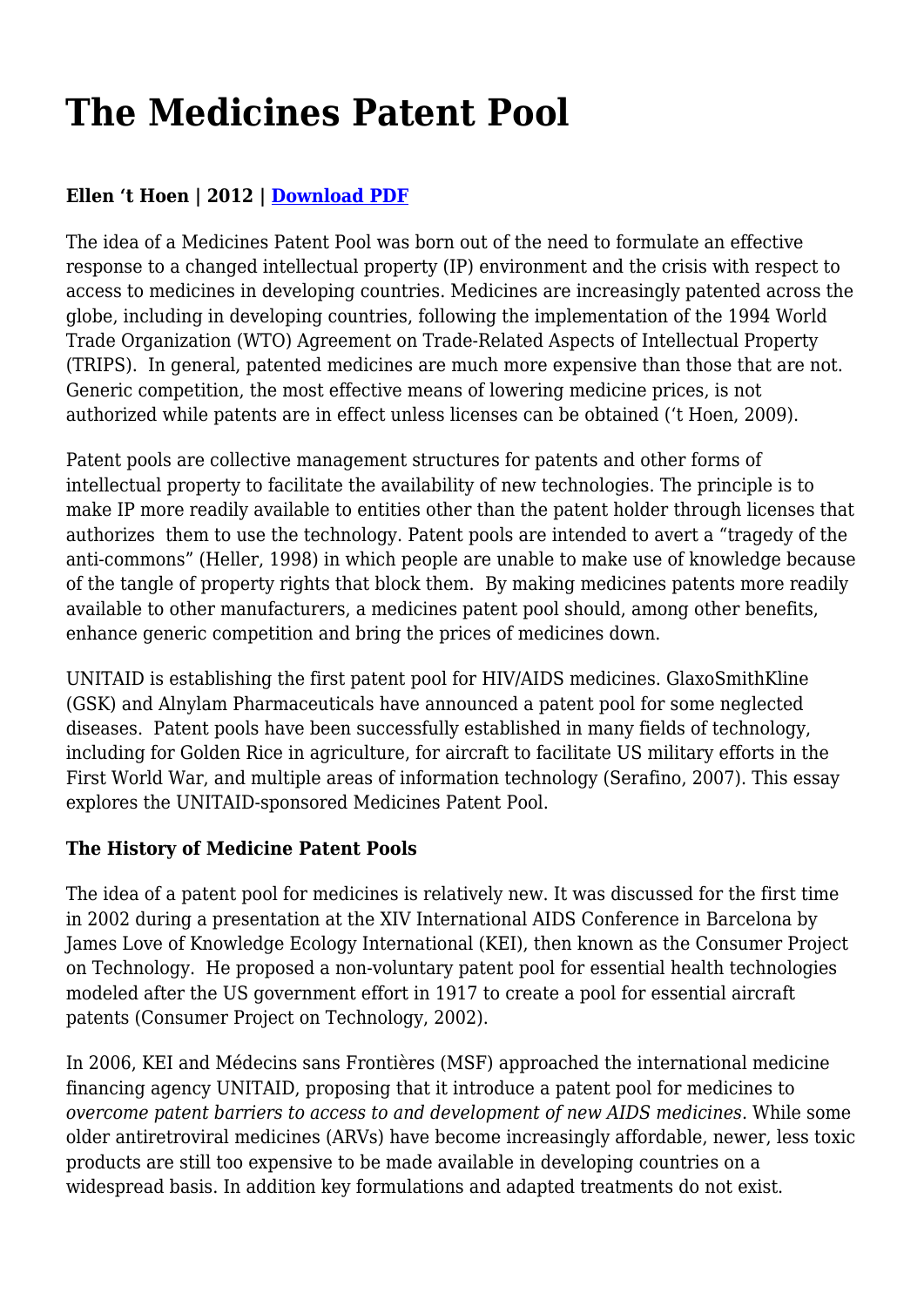UNITAID was seen as the appropriate actor to undertake this initiative as a patent pool would complement the other market-based mechanisms UNITAID uses to stimulate the availability of more appropriate and affordable AIDS, TB and malaria medicines, such as reliable financing and bulk purchasing power.

Since then patent pools have been recognized as an important tool to promote innovation and access to medicines by the broader global public health community. In May 2008, the World Health Organization (WHO) adopted a Global Strategy and Plan of Action on Public Health, Innovation and Intellectual Property which mandated an examination of patent pools as possible new mechanisms to promote transfer of and access to key health-related technologies (World Health Organization, 2008).

The UNITAID board decided to work towards the establishment of a voluntary Medicines Patent Pool initially targeting ARVs in 2008. (UNITAID, 2008) The agency is scheduled to launch an independent Medicines Patent Pool Foundation in the second half of 2010 in Geneva, Switzerland (UNITAID, 2010).

## **How would the UNITAID Medicines Patent Pool work?**

The idea behind the Medicines Patent Pool is that ARV patent holders – companies, governments, researchers or universities – voluntarily offer, under certain conditions, licenses to the patents related to their inventions to the patent pool. Any party that wants to use the technology to produce or develop medicines for use in developing countries could seek a license from the Pool against the payment of royalties to the patent holder. Producers that make use of the patents in the pool would need to meet agreed quality standards. The Pool will focus on HIV medicines initially, but in the future could expand to serve other diseases. The Medicines Patent Pool is designed to complement other access to medicines mechanisms, including TRIPS flexibilities like the compulsory licensing of patents and other tools available within national patent law regimes (UNITAID, November 2009).

### **Benefits of the Medicines Patent Pool**

Without the Medicines Patent Pool, a generic drug manufacturer might need to obtain licenses from several different patent holders to be able to develop, produce, export and sell a fixed-dose combination (FDC), AIDS treatments that combine several pharmaceutical compounds into a single pill. A concrete example is an FDC of the new WHO-recommended first-line ARV for HIV/AIDS, which consists of tenofovir (Gilead), lamivudine (GlaxoSmithKline) and either nevirapine (Boehringer-Ingelheim) or efavirenz (Merck). An FDC containing either one of these triple combinations currently does not exist or is in limited supply. Today, a generic manufacturer seeking voluntary licenses to produce both of these FDCs may have to obtain licenses from four different patent-holders. However, if all of the patents for these products are put into the Medicines Patent Pool, qualified generic manufacturers will only have to negotiate with a single entity, considerably decreasing transaction costs and risk. Thus, the Medicines Patent Pool will be a one-stop-shop for all parties involved – facilitating the legal and bureaucratic processes involved in obtaining voluntary licenses, reducing transaction costs and increasing access to the patent licences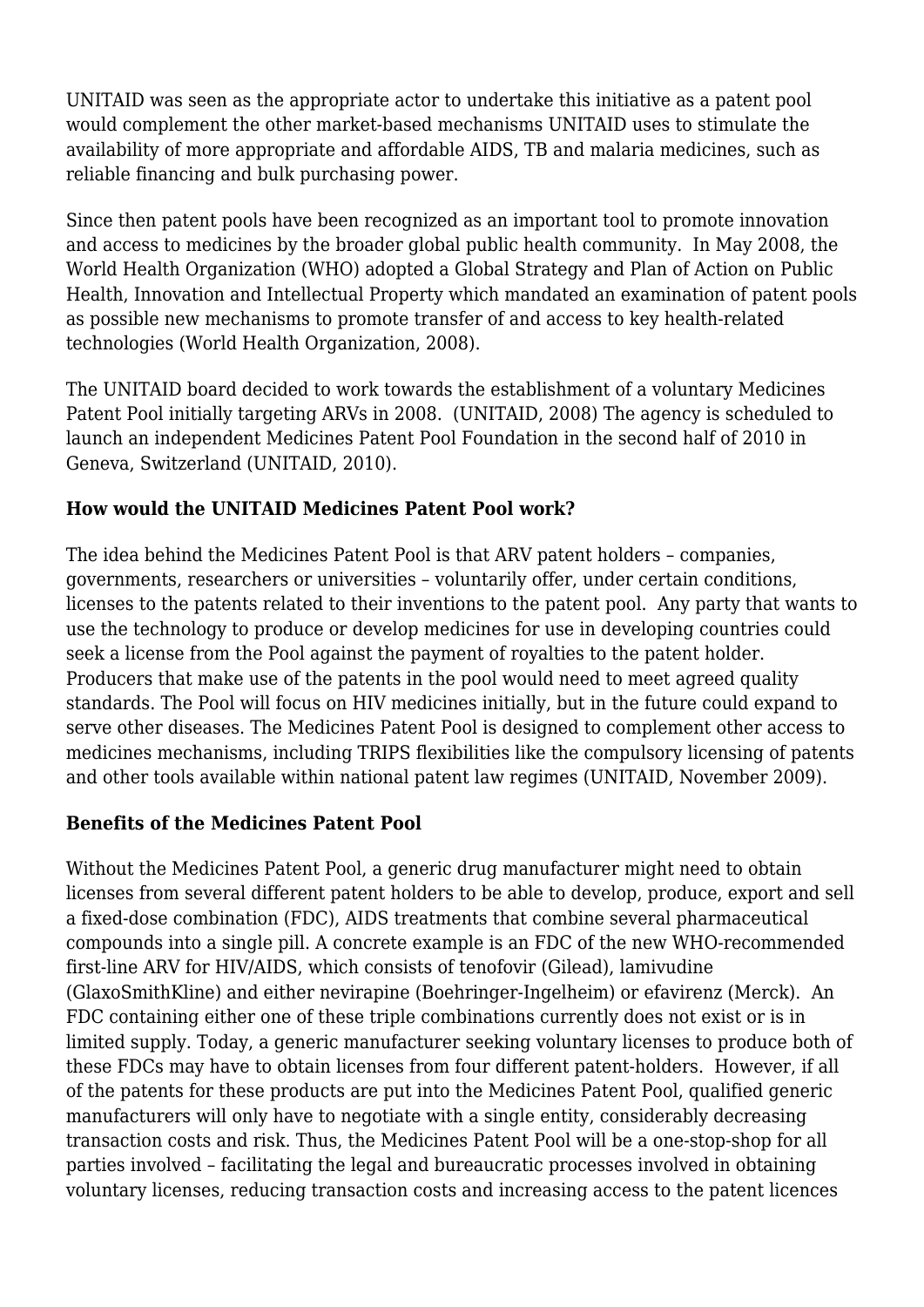needed to make important medicines.

The Medicines Patent Pool will also help to speed up the availability of lower-priced, newer medicines because there will be no need to wait out the patent term (usually about 20 years), before price-lowering generic production can begin. For example, with increasing numbers of AIDS patients becoming resistant to first-line therapy, there is an urgent need to make the much-more expensive second-and third-line treatments they must switch to more affordable. Second-line regimens are priced between seven and seventeen times more, and possible third-line regimens costing 13 to 30 times more than the most affordable first-line regimen, which stands at about US\$80 annually. (Médecins sans Frontières (MSF)*, 2010).* If the relevant patents for these or other new products are put in the Pool, any qualified producer could obtain a license to manufacture and sell them in developing countries before the expiration of the patent term, in exchange for the payment of royalties. With licenses covering both low and middle-income countries, the geographical scope of the market would be attractively large, thereby encouraging multiple generic producers to come forward and obtain licenses. The greater the competition between producers, the more the price of ARVs should fall.

Another advantage of the Medicines Patent Pool is that it could stimulate the development of adapted products and formulations that target unmet needs of people in developing countries. Pharmaceutical research often does not deliver products adapted to meet these needs because of insufficient market incentives. (Commission on Intellectual Property Rights, Innovation and Public Health (CIPIH), 2006) Paediatric AIDS formulations are a particularly disturbing example; of the 22 antiretroviral AIDS medicines approved by the US Food and Drug Administration and currently available, six are not approved for paediatric use and seven are not available in pediatric formulations. There are currently relatively few paediatric AIDS formulations because there are low numbers of HIV-positive children in high-income countries (MSF, 2010).

The central challenges facing the Medicines Patent Pool are connected to the voluntary nature of the initiative. Its success will largely depend on the willingness of patent holders to license their patents to the Pool, and generic pharmaceutical manufacturers to make use of the licenses. To date, several key patent holders and generic manufacturers have expressed interest in participating in the patent pool (UNITAID, November 2009). Formal negotiations on specific terms and conditions of the licenses will begin once the patent pool becomes operational.

### **Conclusion**

The Medicines Patent Pool is a promising new approach to managing IP that can assist with the challenge of developing and delivering appropriate, affordable, well-adapted medicines to people in developing countries. If all concerned parties are willing to work with the Pool and make it a success, all stand to benefit. Patent holders will be compensated for the use of their technologies. Drugmakers will be able to obtain licenses more easily to produce and sell medicines at lower cost. Global public health providers, including donors and developing country governments, will be able to treat more people for the same amount of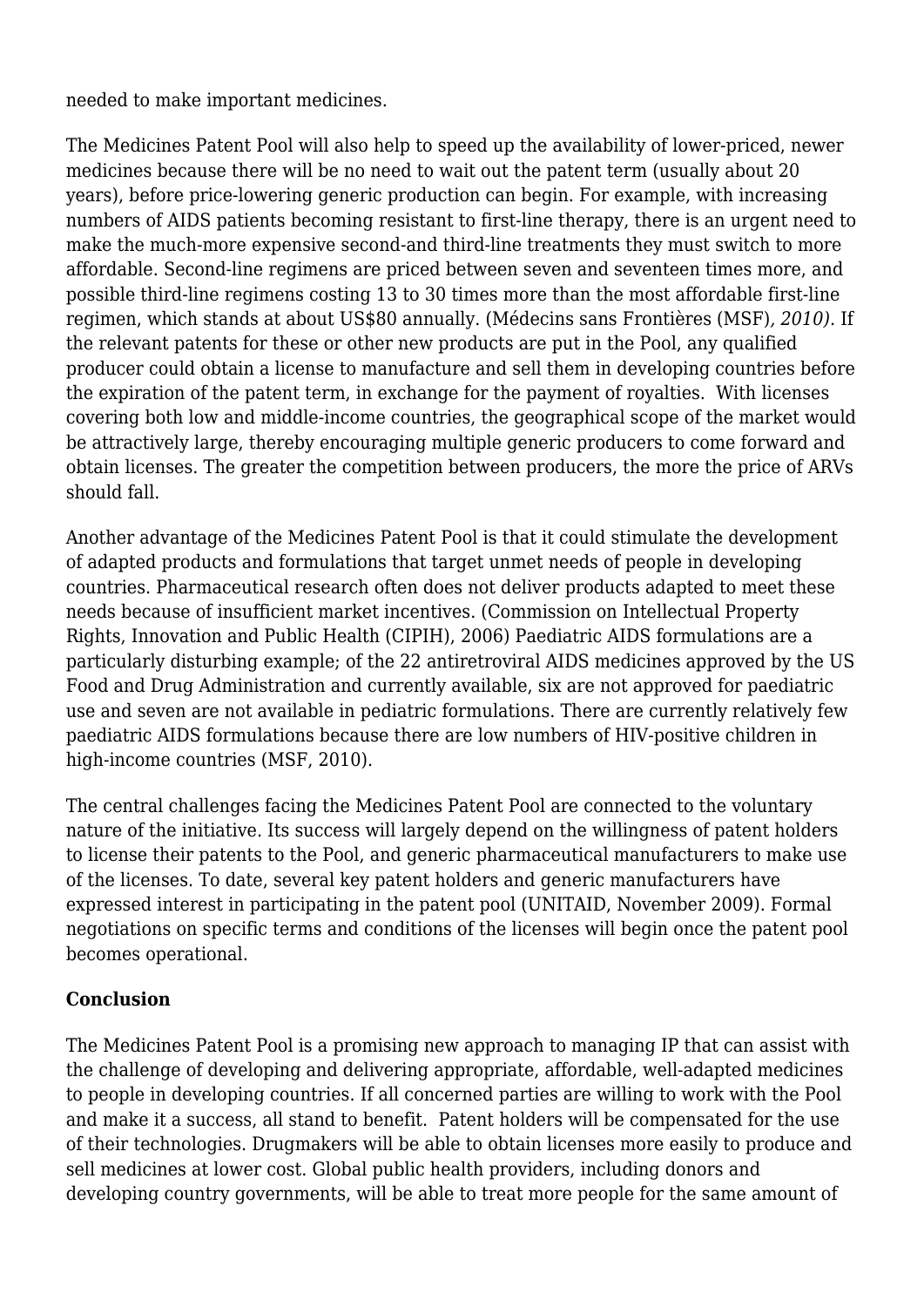money. And, most important of all, patients in developing countries will get faster access to better, more affordable essential treatments.

#### **References**

The Commission on Intellectual Property Rights, Innovation and Public Health (CIPIH). (2006). *Public health, innovation and intellectual property rights.* Geneva: World Health Organization (WHO).

Consumer Project on Technology (subsequently renamed Knowledge Ecology International), (July 8, 2002). *Proposal for an Essential Health Care Patent Pool*. [Presentation to the XIV International AIDS Conference, Barcelona, Spain] Available at [http://www.keionline.org/misc-docs/1/barcelona\\_aids\\_2002\\_patent\\_pool.pdf .1](http://www.keionline.org/misc-docs/1/barcelona_aids_2002_patent_pool.pdf%20.1).

Heller, M.A. and Eisenberg, R.S. (1998). Can patents deter innovation? The Anticommons in Biomedical Research. *Science*, 280(5364), 698-701.

Médecins Sans Frontières, Campaign for Access to Essential Medicines (2010). *Untangling the web of antiretroviral price reductions.* Available at:<http://utw.msfaccess.org/> .

Serafino, D. (4 June 2007). *Survey of patent pools demonstrates variety of purposes and management structures*. [Online] Knowledge Ecology International. Available at: http://www.keionline.org/misc-docs/ds-patentpools.pdf

't Hoen, E. F.M. (2009). *The Global Politics of Pharmaceutical Monopoly Power: Drug patents, access innovation and the application of the WTO Doha Declaration on TRIPS and Public Health*. Diemen: AMB Publishers.

UNITAID. (2-3 July, 2008). *Executive Board Resolution No. 9: Patent Pool*. Available at: http://www.unitaid.eu/images/Resolutions/EB8/English/utd\_eb8\_res9\_en.pdf

UNITAID. (November 2009). *Patent Pool Initiative Implementation Plan. [*Executive Summary]. Available at: http://www.unitaid.eu/images/meetings/ForWebsite\_UNITAID\_Patent\_Pool\_Implementation Plan - Executive Summary.pdf

UNITAID. (16 April 2010). Patent Pool budget approved – implementation begins. [P Release]. Available at:

[http://www.unitaid.eu/en/20100416255/News/Patent-Pool-budget-approved-implementation](http://www.unitaid.eu/en/20100416255/News/Patent-Pool-budget-approved-implementation-begins.html)[begins.html](http://www.unitaid.eu/en/20100416255/News/Patent-Pool-budget-approved-implementation-begins.html)

World Health Organization (WHO), (2008). *World Health Assembly Resolution 61.21: Global Strategy and Plan of Action on Public Health, Innovation and Intellectual Property*. Article 4.3 (a).